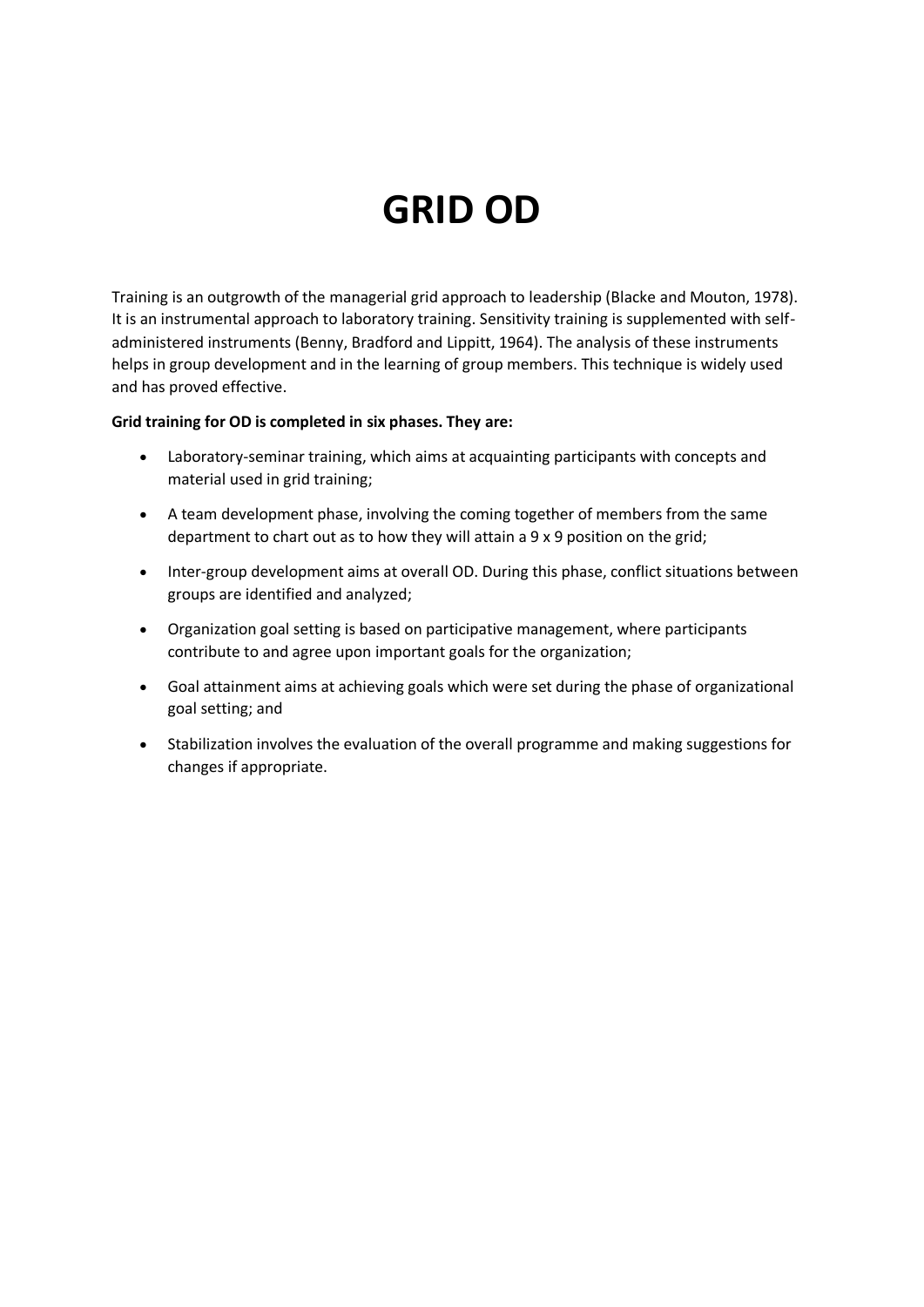

## **Impoverished Management – Low Results/Low People**

The Impoverished or "indifferent" manager is mostly ineffective. With a low regard for creating systems that get the job done, and with little interest in creating a satisfying or motivating team environment , his results are inevitably disorganization, dissatisfaction and disharmony.

#### **Produce-or-Perish Management – High Results/Low People**

Also known as "authoritarian" or "authority-compliance" managers, people in this category believe that their team members are simply a means to an end. The team's needs are always secondary to its productivity.

This type of manager is autocratic, has strict work rules, policies and procedures, and can view punishment as an effective way of motivating team members. This approach can drive impressive production results at first, but low team morale and motivation will ultimately affect people's performance, and this type of leader will struggle to retain high performers.

She probably adheres to the Theory X approach to motivation, which assumes that employees are naturally unmotivated and dislike working. A manager who believes people are self-motivated and happy to work is said to follow Theory Y. You can learn more about these theories in our article, Theory X and Theory Y .

#### **Middle-of-the-Road Management – Medium Results/Medium People**

A Middle-of-the-Road or "status quo" manager tries to balance results and people, but this strategy is not as effective as it may sound. Through continual compromise, he fails to inspire high performance and also fails to meet people's needs fully. The result is that his team will likely deliver only mediocre performance.

#### **Country Club Management – High People/Low Results**